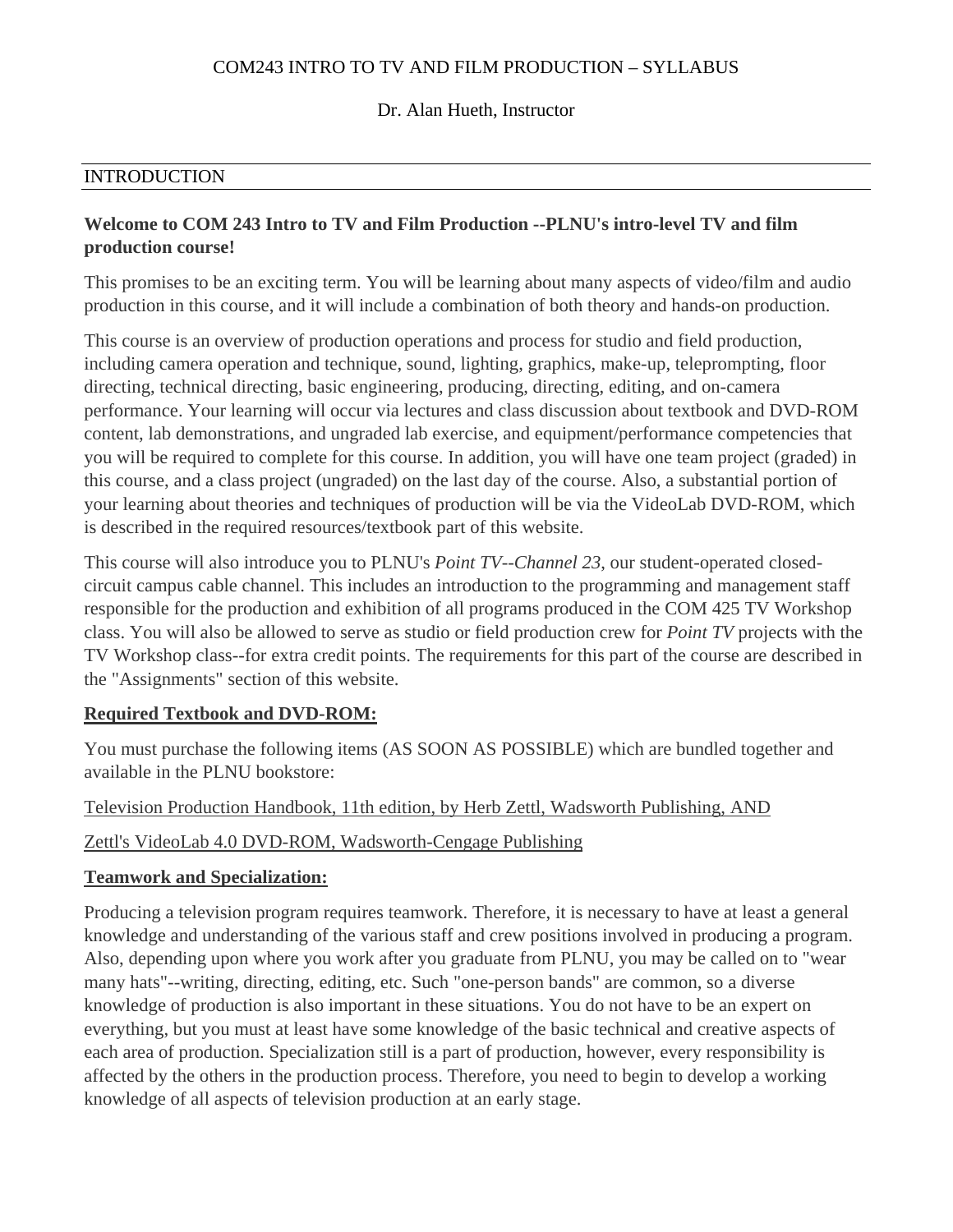# **Multiple Skills:**

This field requires many different kinds of skills--especially good interpersonal skills. One might say that television production is "interpersonal-relations intensive"--that is, (ideally), in order to get your foot in the door and succeed and advance, you must be good at what you do and nice to work with. You need to develop your interpersonal skills and, especially at this level, primadonna attitudes are frowned upon. Things honored in TV and film (and just about every other field) are initiative, energy, enthusiasm, dependability, and humility. These are most important, and will affect my evaluation (and studio mgt, and your peer's evaluation) of you as a prospective TV/film producer. In this course (and in future media production courses), you might be called on to record sound, run camera, carry something (serve as a PA or "grip"), climb a ladder and hang/adjust a light, or just sweep the floor. In other words, be prepared to "get your hands dirty"--no matter how menial you may consider the task to be.

#### **Professional Socialization:**

Based on these assumptions, the challenge in this course is to begin to do the following: exhibit initiative, energy, enthusiasm, dependability, and humility--all in the process of beginning to understand and master the various positions in the production process. It will also provide you the opportunity to display your stewardship abilities. We are all stewards of our time, talent, and treasure. You'll display your stewardship of time via your ability to make this course a priority by getting things done on-time. You'll display your stewardship of talent by working well with others and doing well in your exercises, competencies, and assignments. And you'll display your stewardship of treasure by taking care of the equipment-technology entrusted to you in this course. You will be expected to take care of all equipment you use like it is your own and is irreplaceable. These are all important parts of your "professional socialization" in this field, and each is extremely important in your future success working in TV/film.

#### **Copyright Release:**

The PLNU Department of Communication and Theatre owns the copyright to all student video and film projects made at the school using school equipment in regular production courses and independent practicum course credit projects. The department has the right to make copies of student video and film projects, and display them on PLNU's Channel 23--the campus closed-circuit student cable channel, on various campus TV and film screens, and at conferences and conventions for educational and program promotion purposes. The student cannot use equipment for professional production purposes, sell the projects that they produce using PLNU equipment, put their programming on the Internet, or distribute their programs in any way without university permission. The student may receive permission from the department by notifying the department, and specifying what project they would like to distribute, in what venue (i.e. YouTube, etc.) and when. The department will work with students to find the widest audience possible for their projects. Any violation of these policies will incur loss of equipment usage privileges.

#### COURSE ACTIVITIES

This course will include the following activities:

- Self-guided lectures, video and graphical examples, and interactive activities on the basic areas of production on the VideoLab DVD-ROM
- Six (6) quizzes on production (in the VideoLab DVD-ROM), including: process, camera, lighting, audio, switching, and editing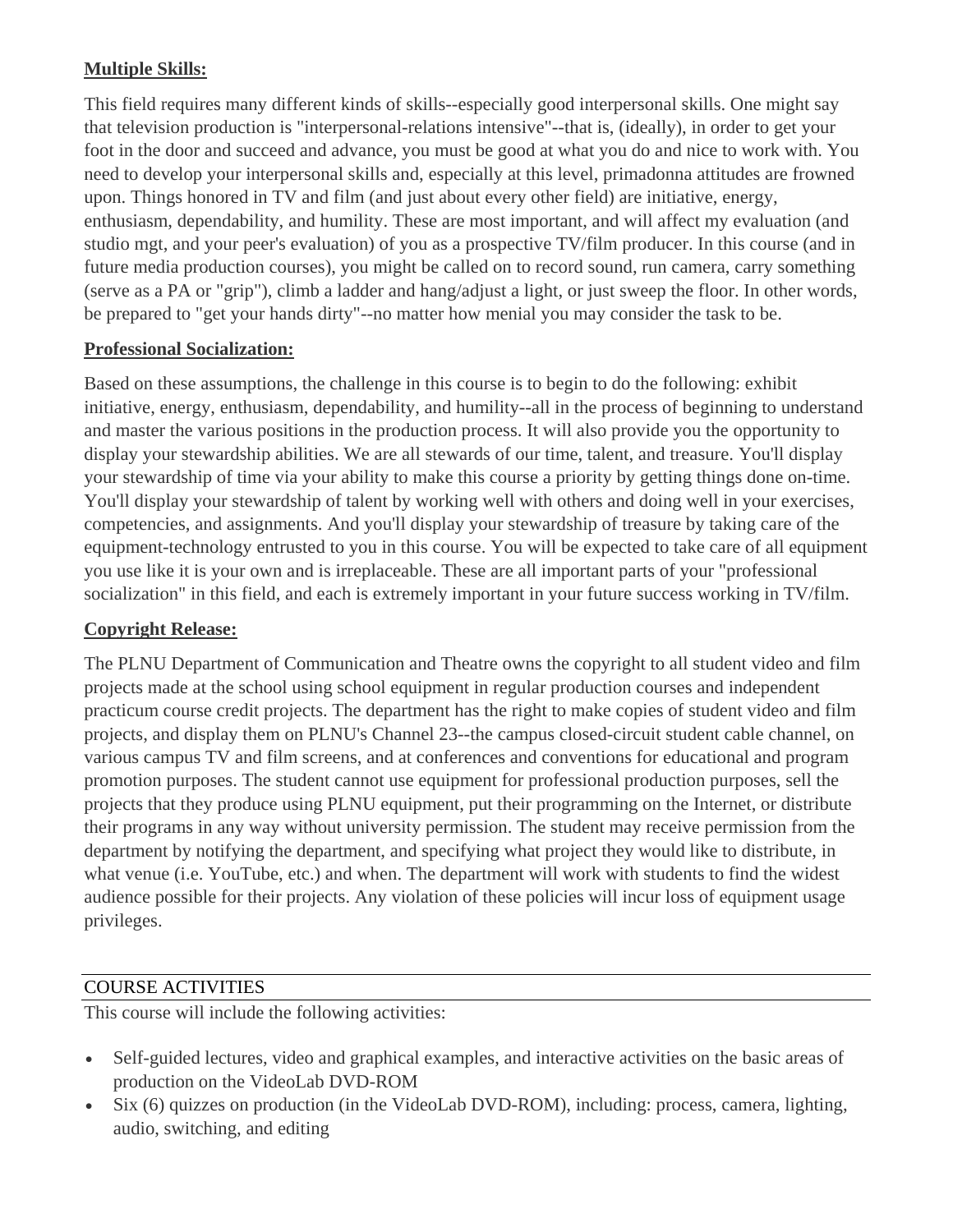- Completion of twelve (12) "Production Competencies" on camera, sound, lighting, etc. (see assignments page for more details)
- In-class lectures and discussion on TV/film production techniques
- Screening examples of outstanding student and professional television & film programs
- Equipment demonstrations and labs
- Two (2) 3-hour evening editing workshops (Final Cut Pro software)
- Two (2) one 1-hour evening "TA Show & Tells" (studio cameras, teleprompter, switcher, sound, jib camera, Xpressions graphic software)
- Individual, ungraded production exercises
- Opportunities to serve as a production crew member in one (or more) of the Point TV--Channel 23 cable programs
- Production of one (1) short TV/film project (group project)-- a news package, short documentary film, or short film
- Production of class project: *Studio 243*--a live-to-tape studio based show featuring this semester's group projects and their writer/producer

# STUDENT LEARNING OBJECTIVES (SLO's)

As a result of this course, students will display knowledge and/or skill in the following areas:

1. Basic technical and creative skills in the following areas: studio and field camera operation, audio production, video switching, graphics, teleprompter operation, lighting, make-up, basic engineering, camera and performer/actor staging, studio and field directing, scriptwriting and script breakdowns, digital-non-linear editing (Final Cut Pro software), and the writer-producer and performer roles in television/film production;

2. Basic principles of video and audio signal monitoring and processing;

3. Television production language and processes, and the unique demands and challenges of the production process; and

4. Through all of this, students will begin to exhibit a professional attitude and a sense of professional production values.

# PLNU SHOOTING PERMISSION & COPYRIGHT POLICY

Permission Process for Recording Video on PLNU Campus Communication & Theatre Dept. and the TV Studio at PLNU

First: **to shoot indoors** you must secure permission, in advance, if you wish to shoot INSIDE a building. We have a list of the phone numbers of the various building managers on campus, including dorms, that you can have a copy of to take with you.

Plan ahead. You must secure permission from the building manager BEFORE you can shoot. Don't assume you can get permission on your way to the shoot. Also, when you check out equipment, you will be issued a " Press Pass"-to be worn by the camera operator for the shoot-which lets the building managers know that you're PLNU students and that are working on a PLNU class projects. Second: **to record outdoors** . We have arranged a system with Public Safety whereby, if you are shooting in an exterior common area (ie. outdoor areas between or around buildings), you have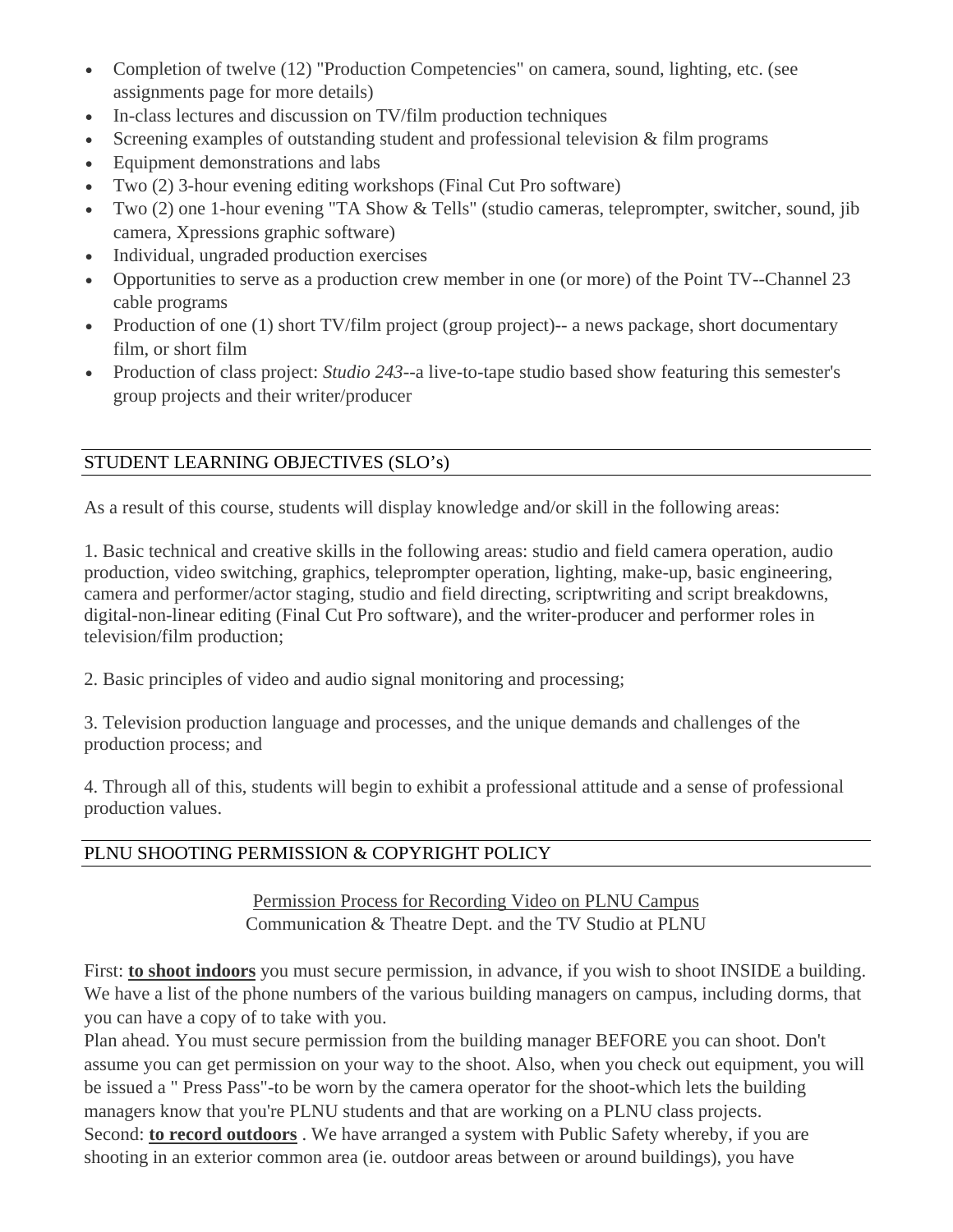permission to shoot in those public areas on campus. That system is the "press pass." IF YOU ARE WEARING the press pass that will be in your camera bag when you check out your gear, you have permission from our department, and public safety, to shoot video outdoor on the PLNU campus. You need special permission to shoot in and around the Fermanian Business Center. Please call and get permission early. The camera operator must wear the "press pass."

Third: **clearance and copyright considerations** still pertain. That is, if you shoot video with signage (ie. Coca-cola) in the picture you must still obtain the rights to show their logo in your footage if you plan to make your video public in any way. An example would be if you want to enter your video into a festival or post it on YouTube. This goes for PLNU signage as well. If you plan to have PLNU logos or signage in your video, you need to get permission from the school to use their copyrighted identifiers. The reason for this is clear. If your video defames the school in any way, you will not get permission. (The same is true of Coca-cola). In most cases, assuming you are not doing anything to denigrate or besmirch the reputation of the school, permission will, most likely, be granted. We want you to be aware that use of PLNU signage is not automatically assumed. My suggestion is, if you want to do something controversial, don't include signage (PLNU or other) in your footage.

## RESOURCES

All students will need to purchase the following resources for this course. You must purchase these as soon as possible, as you do have assignments due the second week of the term. The textbook and DVD-ROM should be available for immediate purchase (bundled together) in the PLNU bookstore. Do not delay purchasing these items, as you do have a reading assignment and quiz on the DVD-ROM due the second week of the semester.

- \* Television Production Handbook (11th edition), by Herb Zettl (Wadsworth-Cengage Learning)
- \* Video Lab DVD-ROM 4.0 and your own computer for loading and operation
- \* One DVD (to record and burn your editing competency)
- \* One audio headset w/mini plug (for edit workshops in the Mac Lab)

Each student will be provided one tape for shooting production exercises and the group project. Any additional tapes will be individual student's/group responsibility to purchase. Also, make sure that you label your tape with your name neatly printed on the label (provided) that is attached to the housing of the tape. **I will not accept any tapes (for exercises, group projects, etc.) that are not labeled and not placed in the case that the tape came with.** Also, prior to submitting your tape, **PLEASE TIGHT CUE any production exercise footage/group projects to the beginning of the exercise/program**.

#### **Edit Bay Hours:**

The edit bays are open and available when Rick Moncauskas or our TA's are working. Those hours will be posted on the bulletin board by the second week of the semester. These hours fall within the library hours--see below--however, the edit bays will not be open at all hours that the library is open...just so you know. Friday access will be limited to a couple of hours in the afternoon, and weekend access will be based solely on TA availability. If you have questions about this, please talk with Rick Moncauskas, Media Operations Manager, about this. His office is in the studio complex.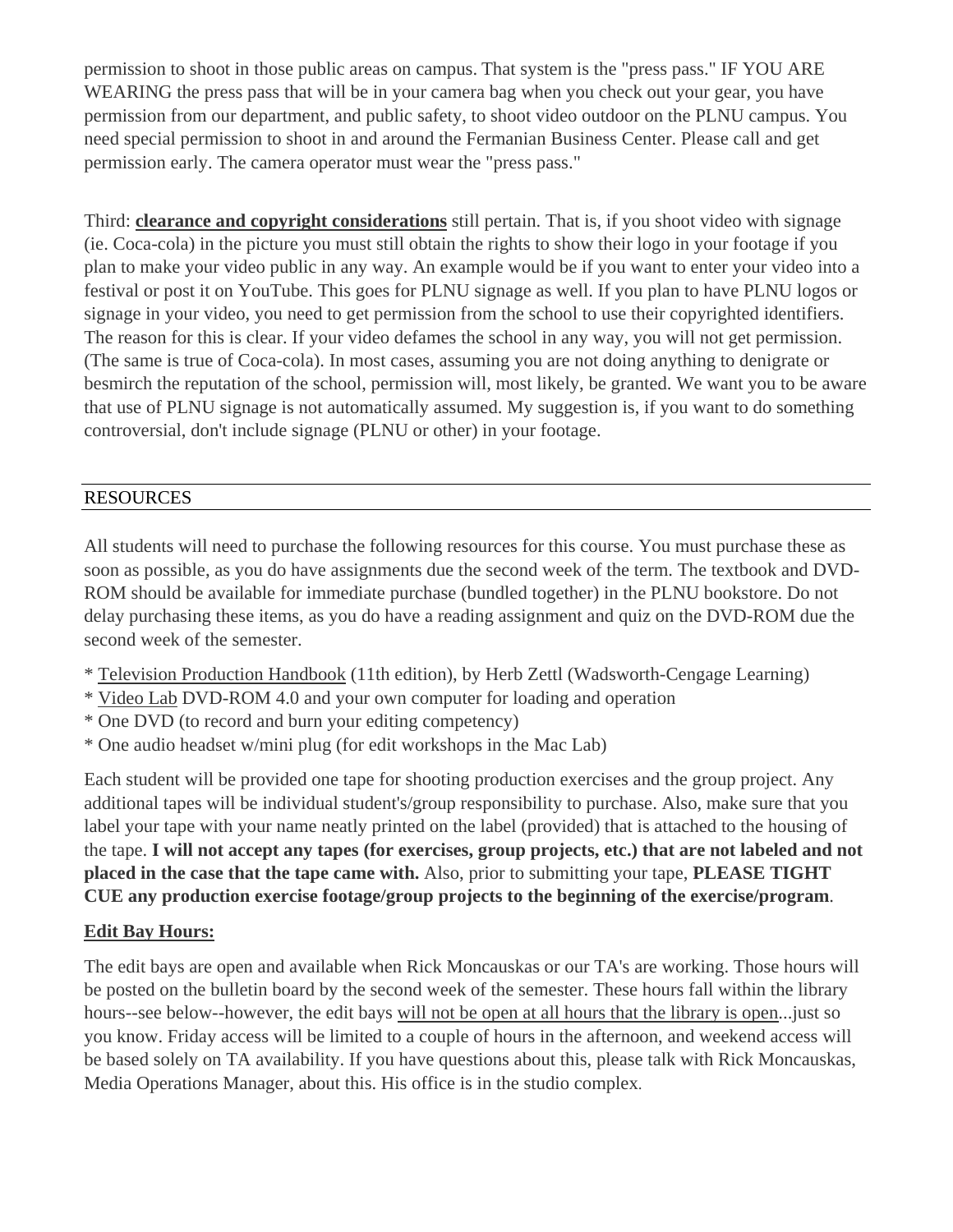#### **New library hours:**

Monday – Wednesday 7 a.m. to 1 a.m. Thursday 7 a.m. to 12 midnight Friday 7 a.m. to 5 p.m. Saturday 1 p.m. to 5 p.m. Sunday 1 p.m. to 12 midnight

#### LECTURES

#### **Lecture sessions will occur in three different venues:**

1. In regular class and lab sessions;

2. In the VideoLab DVD-ROM (bundled with the textbook); and

3. At the \*"filmskills" website. Just go to: http://www.filmskills.com/ (Links to an external site.). If you're asked to login with password, here it is: Login: ahueth Password: plnunewguy

\* Not sure how long this site will be available.

The filmskills site is a more comprehensive site that is focused on film production and writing.

#### **The lectures in venues 1 & 2 above will be on the topics listed below:**

Camera operation and technique--framing, composition, and the technical aspects of video camera operation

Sound--including microphone types, pick-up patterns, recording techniques, levels, mixing, etc.

Lighting--for news, dramatic effect, etc.. Technique based on purpose, tone, and task

Directing--including camera angles and staging, camera movement, talent staging and movement for drama, news, and interview shows; also, basic directing language and technique for studio interview and news shows

Technical directing--including switcher operation for multi-camera live and live-to-tape production

Editing--including basic basic operational characteristics and techniques of Final Cut Pro editing software

Graphics--including purpose, and the basics of color, contrast, backgrounds, fonts and other aspects of graphic design for television and film (and a studio character generator and FCP graphics operations)

Basic engineering--including color balancing, shading (f-stop/iris control), and basic waveform monitor

Teleprompter operation--including text entry and operation for studio production

Producing--including project planning, crew assignments and meetings, project organization, and the basics of television scriptwriting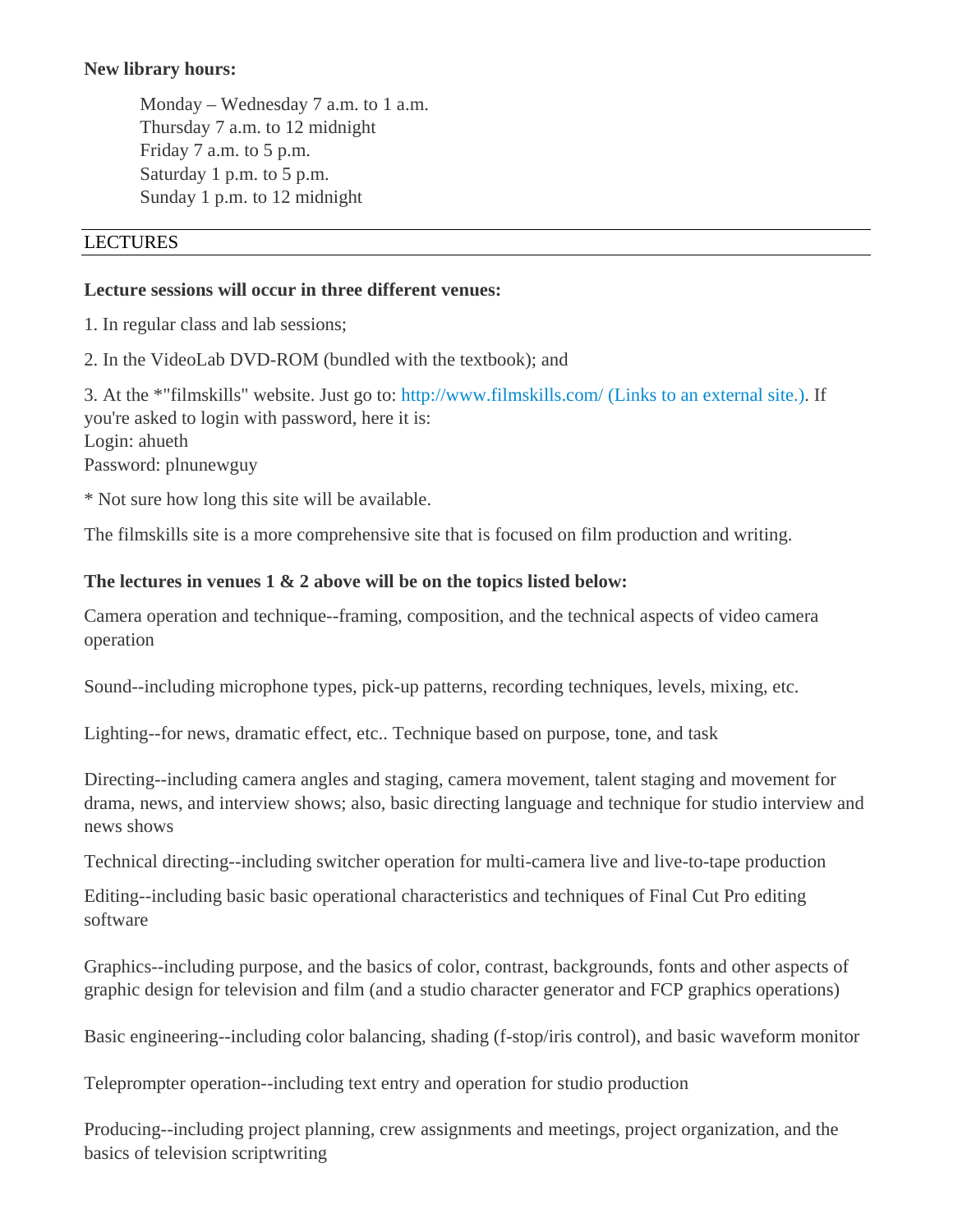Basic performance--including narration for on and off-camera performance

We will also spend some time doing viewing, analysis, and critique of selected professional and past student television projects, along with student exercises that are assigned throughout the semester.

## **You will also have lectures in two REQUIRED ATTENDANCE, evening Final Cut Pro (FCP) editing workshops--see "Schedule" page on this website for specific dates, times, and locations.**

## VIDEO LAB DVD-ROM INSTRUCTIONS

This course will include interactive DVD-ROM instruction on camera, lighting, audio, switching, editing, and the video production process. Our resource for this instruction will be Zettl's Video Lab DVD. The DVD-ROM includes mini-video lectures, graphic and animated displays,and interactive activities. Your DVD-ROM may be used on your own personal computer--PC or Macintosh computer.

You will also be taking quizzes on the DVD-ROM for each section: process, camera, lighting, audio, switching, and editing. The "Schedule" page on this website lists the due dates for each of these quizzes. Although due dates are listed, you may go through the various sections of the DVD-ROM (and take the quizzes) at your own pace. Some students jump ahead and finish several sections and quizzes before the due dates. The important thing is that you make sure that you understand the material, and that you take and pass the quizzes for each section. This instruction will be supplemented by mini-lectures, lab demonstrations, and production exercises relevant to each topic.

After you pass each section (camera, sound, etc.) of the DVD-ROM quizzes, you must submit documentation of passing the quiz. This will require that you print the "Progress" page of the VideoLab quizzes, which are updated every time you pass a quiz. You must submit these print-outs on the dates listed on the "Course Schedule" page of this website. These due dates are firm. To document completion of quizzes, if you have a PC, bring up the "Progress Page" on your DVD-ROM, and hit "Print Screen" on your keyboard. If you have a Mac, you must copy and paste the "Progress Page" onto a Word document. Then you just put your name on the progress page sheet that you've printed, and submit (in class) on the due date listed on the course "Schedule" page on this website.

NOTE: Lab demonstrations and exercises will have more meaning to you (and be more productive for you) if you have had the DVD-ROM instruction and taken and passed the quizzes in advance. Late quizzes will not be accepted.

# **VideoLab DVD-ROM Quizzes**

You have five (6) DVD-ROM quizzes on the "Video Lab DVD-ROM." These include:

- 1. Camera
- 2. Lights
- 3. Audio
- 4. Switcher
- 5. Editing
- 6. Process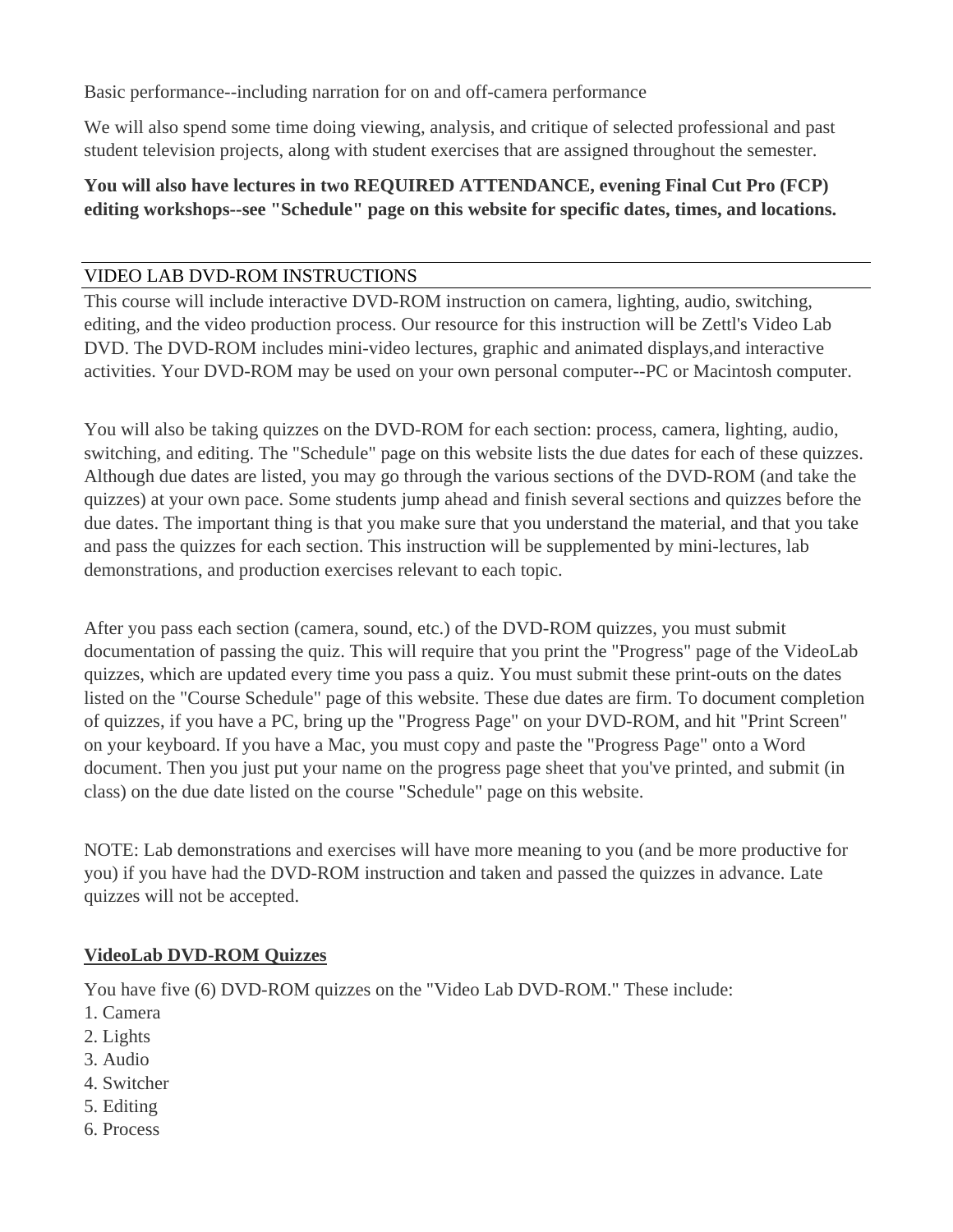You must print out the "progress" page of your quizzes and submit them to the instructor on the dates that they are due. See the "Schedule" page on this website for due dates.

If you have a PC, to print the "progress" page of your quizzes, you need only hit the "Print Screen" button on your keyboard.

If you have a Macintosh laptop:

You create a screen shot of your progress page by using this key combination: Command  $+$  Shift  $+4$ (then make a selection using the crosshairs that show up). This will create a picture of your selection and place it on your desktop. You can double click on the picture and print that.

## COURSE SCHEDULE

This schedule contains course topics, DVD-ROM quiz due dates, assignment and project due dates, competency due dates, and the two, evening, Final Cut Pro editing workshops (BOTH SESSIONS REQUIRED ATTENDANCE) in this course.

Here's the *Point TV-Channel 23* website that includes show descriptions, production schedules, crew lists for shows, press releases/news about the latest news about the station and the media com and broadcast journalism students and activities:

http://pointtv23.com/com425and243/ (Links to an external site.)

Point TV's Facebook page, see:

https://www.facebook.com/pages/Point-TV/447038881997027?ref=hl (Links to an external site.) *Point TV-Channel 23* programs, see the Vimeo channel at: http://vimeo.com/channels/pointtv/52421676 (Links to an external site.)

# **Due Dates (posted on Canvas for semester)**

# **WEEK 1**

Meet: RLC 101 READING: none A. Introduction to course, syllabus, goals, and expectations

# **WEEK 2**

Meet: RLC 101 READING: Ch's 1, 2, 3 A. Production process and pre-production B. Introduction to VideoLab DVD-ROM

Meet: RLC 101 READING: Ch's 5, 6 **QUIZ DUE: Process** A. Intro to cameras, lenses, operation, and composition B. Group Project Assignment

# **WEEK 3**

Meet: Studio READING: 7 & 8 **QUIZ DUE: Camera** A. Field camera set up and operation B. Field Camera Competency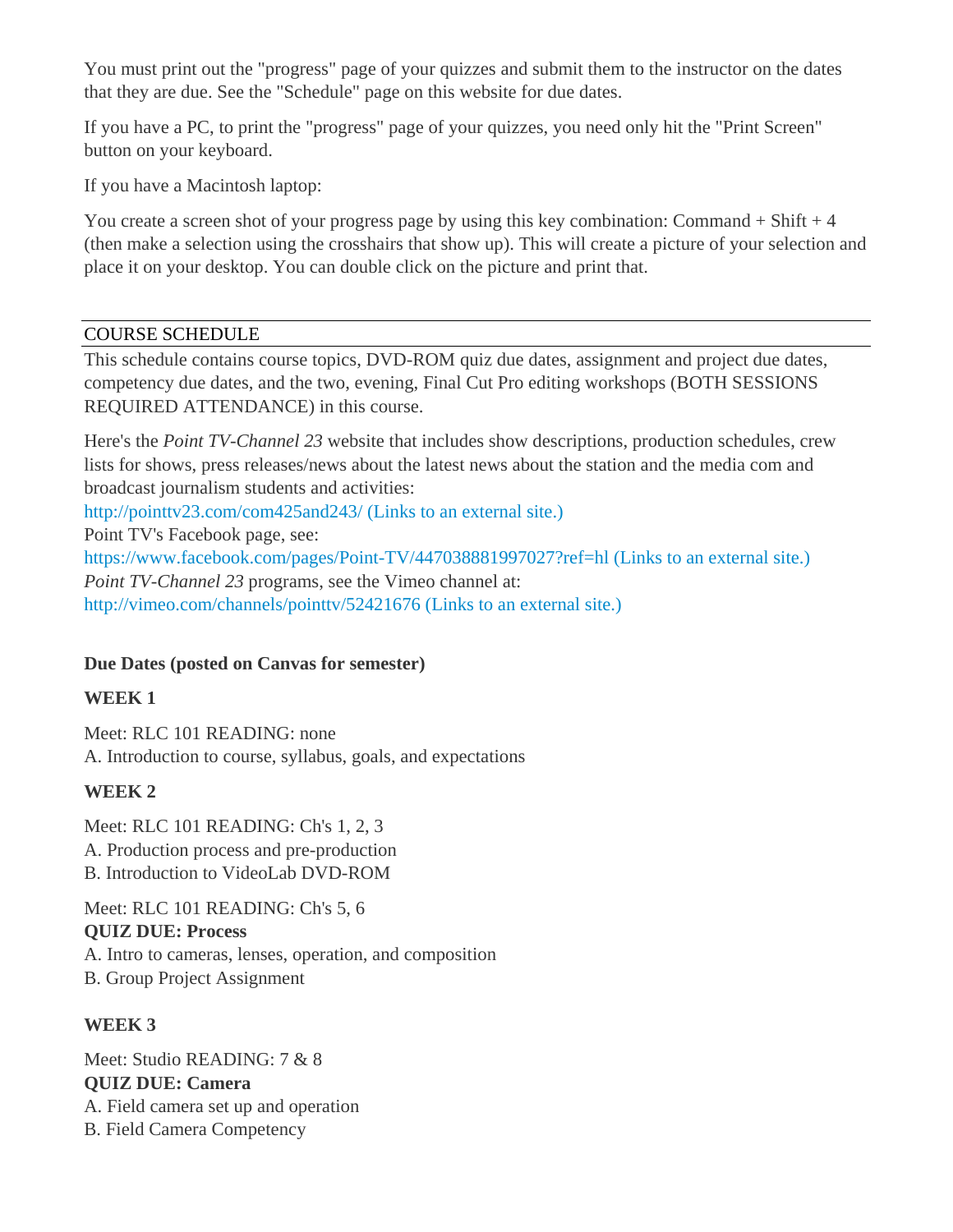Meet: RLC 101 READING: Ch's 9 & 10

## **QUIZ DUE: Audio**

A. Audio: microphones, controls, aesthetics B. Screen and critique TV and film soundtracks

# **WEEK 4**

NO CLASS MEETING (L.A. FIELD TRIP)

Meet: Studio READING: review 9 & 10 A. Studio & field sound competency (bring to studio) B. Group A: Studio sound (in control rm); Group B: mic types, operation, placement (in studio)

# **WEEK 5**

Meet: RLC 101 READING: 11 & 12 **FIELD CAMERA COMPETENCY DUE FIELD SOUND COMPETENCY DUE** A. Screen field camera and sound competencies

B. Intro to field lighting--instruments, controls, ratios, techniques & aesthetics

# Meet: Studio READING: review 11 & 12

# **STUDIO SOUND COMPETENCY DUE**

# **QUIZ DUE: Lighting**

- A. Field lighting instruments: set up and operation
- B. Field lighting competency

# **WEEK 6**

# Meet: RLC 101 READING: handout/link to be provided

# **GROUP PROJECT PROPOSALS DUE**

A. Directing News and Documentary: Pre-Production Planning, Process, Terminology & Technique

- B. Screen news stories and documentary clips
- C. Directing Competency: Envisioning and Directing a News/Doc (for news/doc project students)

Meet: RLC 101 READING: ch. 17.2, and handout/link to be provided

- A. Directing The Short Film: Pre-Production Planning, Process, Terminology & Technique
- B. Directing Competency: Envisioning and Directing a Short Film Scene

# **WEEK 7**

Meet: RLC 101 READING: review lighting ch's; ch. 19 **FIELD LIGHTING COMPETENCY DUE** A. Screen lighting competency B. Editing: How it Works, Functions, Principles

# TUESDAY, **FINAL CUT PRO (FCP) EDIT LAB 1 IN BRESEE LAB, 6-9 P.M.**

# WEDNESDAY, **FINAL CUT PRO (FCP) EDIT LAB 2 IN BRESEE LAB, 6-9 P.M.**

THURSDAY, Meet: RLC 101 READING: review chapter 19; read ch. 20 **DIRECTING COMPETENCY DUE QUIZ DUE: Editing** A. Editing a News Story/Documentary program: Planning, Process, Terminology & Technique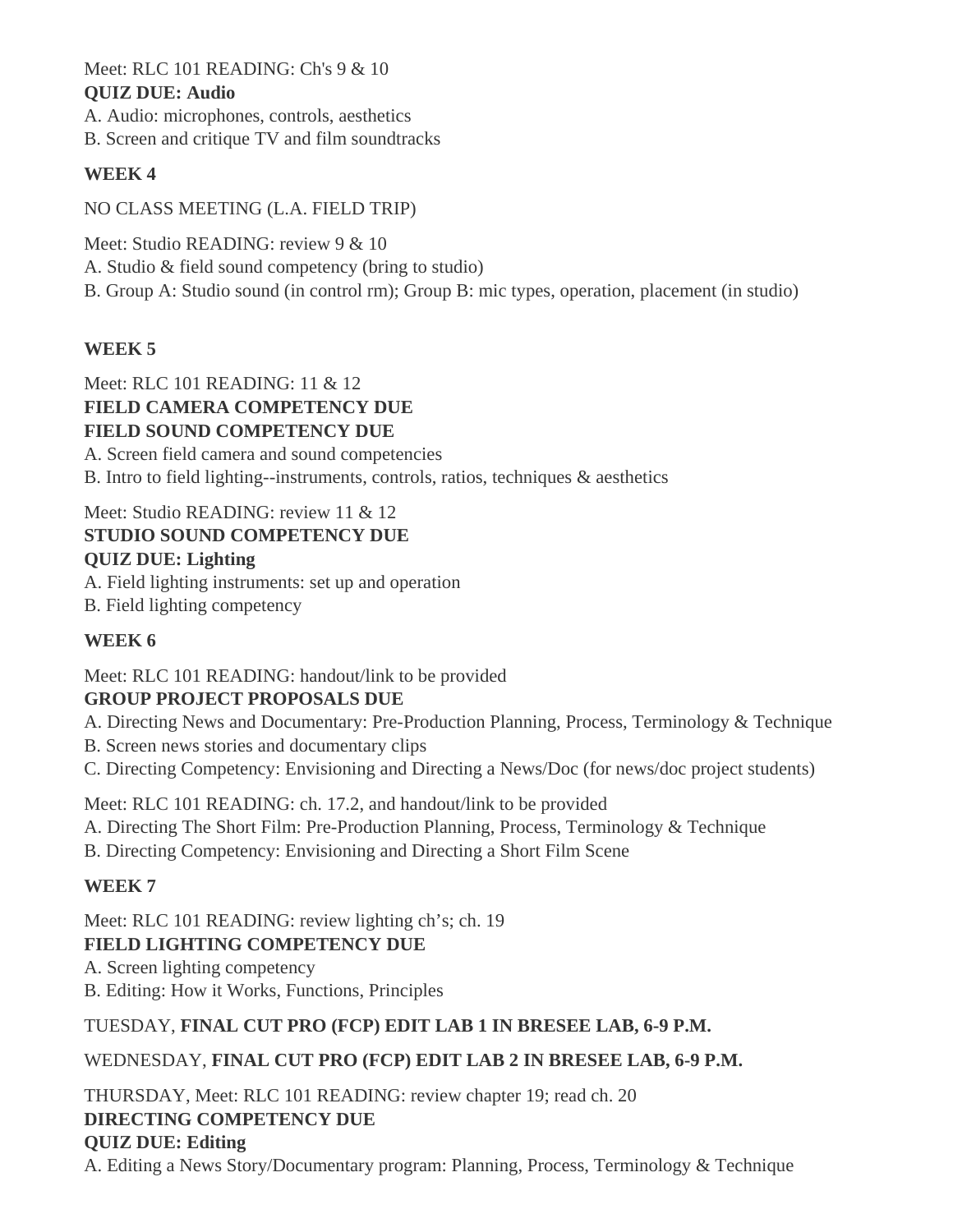### **WEEK 8**

Meet: RLC 101 READING: review ch's 19 & 20 A. Editing a Short Film: Planning, Process, Terminology & Technique

10/23/14, READING: see study guide A. Mid-Term Exam

### **WEEK 9**

Meet: Studio READING: review ch's 6-8 **EDITING COMPETENCY DUE**  A. Remote control studio camera operation B. Studio camera operation competency

Meet: Studio READING: review ch. 6.2 A. Intro to Engineering: White Balance, Waveform Monitors, Shading, etc.

## **WEEK 10**

Meet: Studio READING: review ch's 11 & 12 **STUDIO CAM COMPETENCY DUE**  A. Studio lighting: equipment, operations, techniques

Meet: RLC 101 READING: Chapters 13 & 14; review ch. 5 **ENGINEERING COMPETENCY DUE**  A. Intro to Video Recording & Storage Systems, Effects and Switching

# **WEEK 11**

Meet: Studio READING: review ch's 13 & 14 **GROUP PROJECTS (1ST CUT) DUE QUIZ DUE: SWITCHING** A. Ross Crossover Switcher: Operation and Techniques

Meet: Studio READING: review ch's 13 & 14 **TD-SWITCHING COMPETENCY DUE STUDIO LIGHTING COMPETENCY DUE** A. Complete switcher competency

# **WEEK 12**

Meet: Studio READING: Chapter 16 A. Group A: Teleprompter Operation B. Group B: Performance C. Teleprompter, Performance, and Make Up Competency Prep

Meet: Studio READING: review chapter 16 **TELEPROMPTER, PERFORMANCE & MAKE-UP COMPETENCIES DUE** A. Complete Teleprompter and Performance Competencies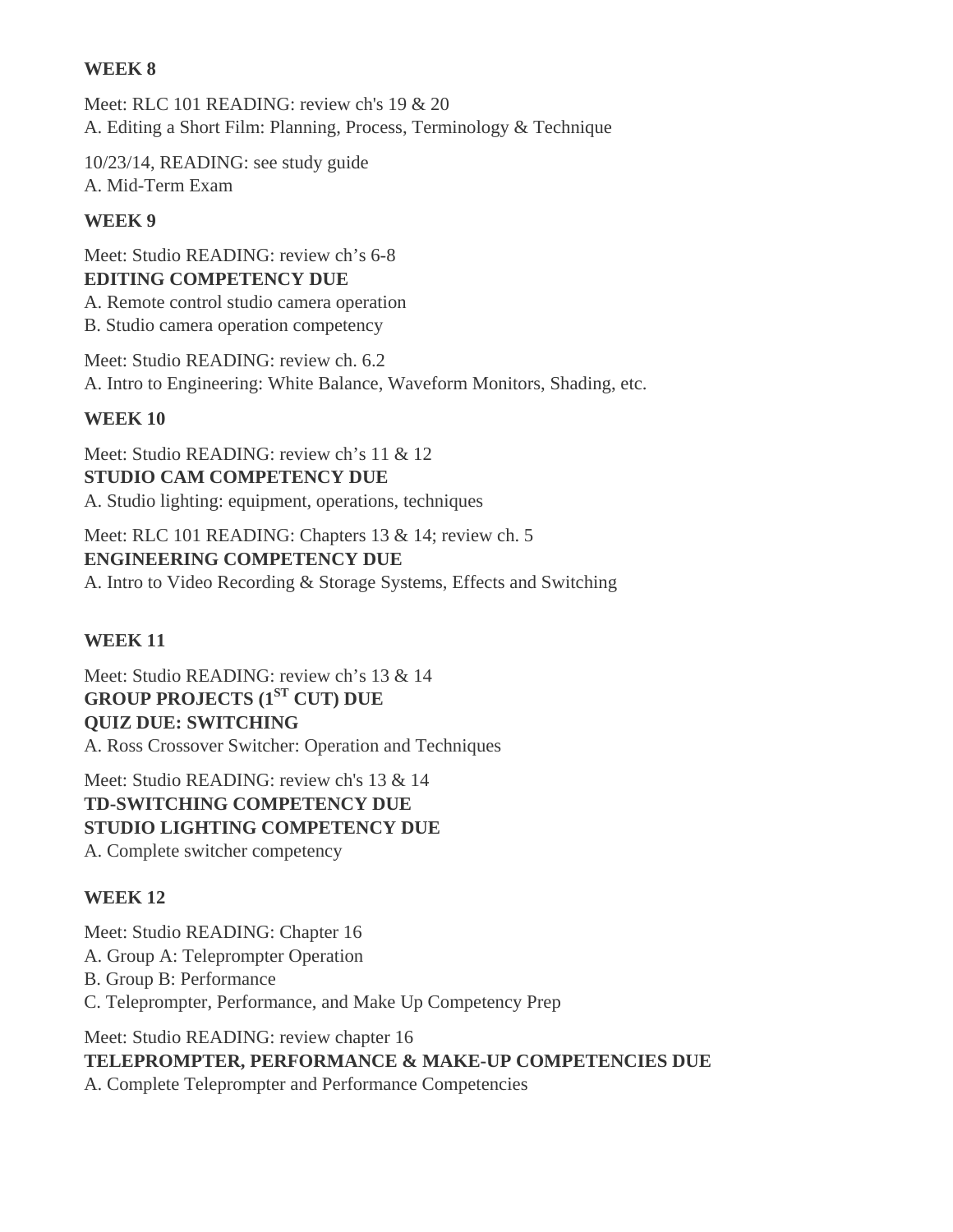### **WEEK 13**

Meet: RLC 101 READING: Chapter 15.1 A. Aesthetics & techniques of graphics

### **WEEK 14**

Meet: Studio READING: review 15.1 A. Xpressions graphics software—operational features & graphics competency

# Meet: RLC 101 READING: Chapters 1-4 **GROUP PROJECTS (FINAL CUT) DUE**

A. Screen projects

- B. Discuss & plan *Studio 243* class project: process & timeline, leadership roles, crew assignments, etc.
- C. Directing Studio 243: Planning & Preparation, Directoral Language

# **WEEK 15**

Meet: Studio READING: review appropriate ch's – based on project role on *Studio 243* **GRAPHICS COMPETENCY DUE**

A. Rehearse *Studio 243*

Meet: Studio READING: review as needed A. *Studio 243* taping

### **FINAL EXAM: TBA (on Canvas for semester)**

#### TA Show & Tell and Point TV-Channel 23 Production Assignments

You have two tasks:

1. Attend two (2) one-hour *TA Show and Tell* equipment operation sessions during this semester. You can select from the following equipment sessions: jib camera operation, remote-control studio cameras, digital film/field-camera operation, editing, teleprompting, and Xpressions graphic software)

#### **Dates to be provided**

2. REQUIRED OF ALL BROADCAST JOURNALISM AND JOURNALISM MAJORS: participate in the production of two (2) -- minimally -- live newscasts of *Coastline News* (total of 6 hours production time). Shows are shot on Thursday nights--from 6-9 p.m. or so.

REQUIRED OF ALL MEDIA COMMUNICATION MAJORS: participate in the production of two (2) -- minimally -- Point TV television shows (including *Coastline News* and/or any of the other shows being produced in the fall semester).

This will give you the opportunity to work with the *Point TV* station management team, and the COM 425 TV Workshop students who write and produce these shows every semester. They can use your assistance in studio and field production during the semester, and give you the opportunity to get more experience (and demonstrate your passion, dependability, and talent) in several areas of production.

The most common roles that 243 students fill are:

Studio camera operation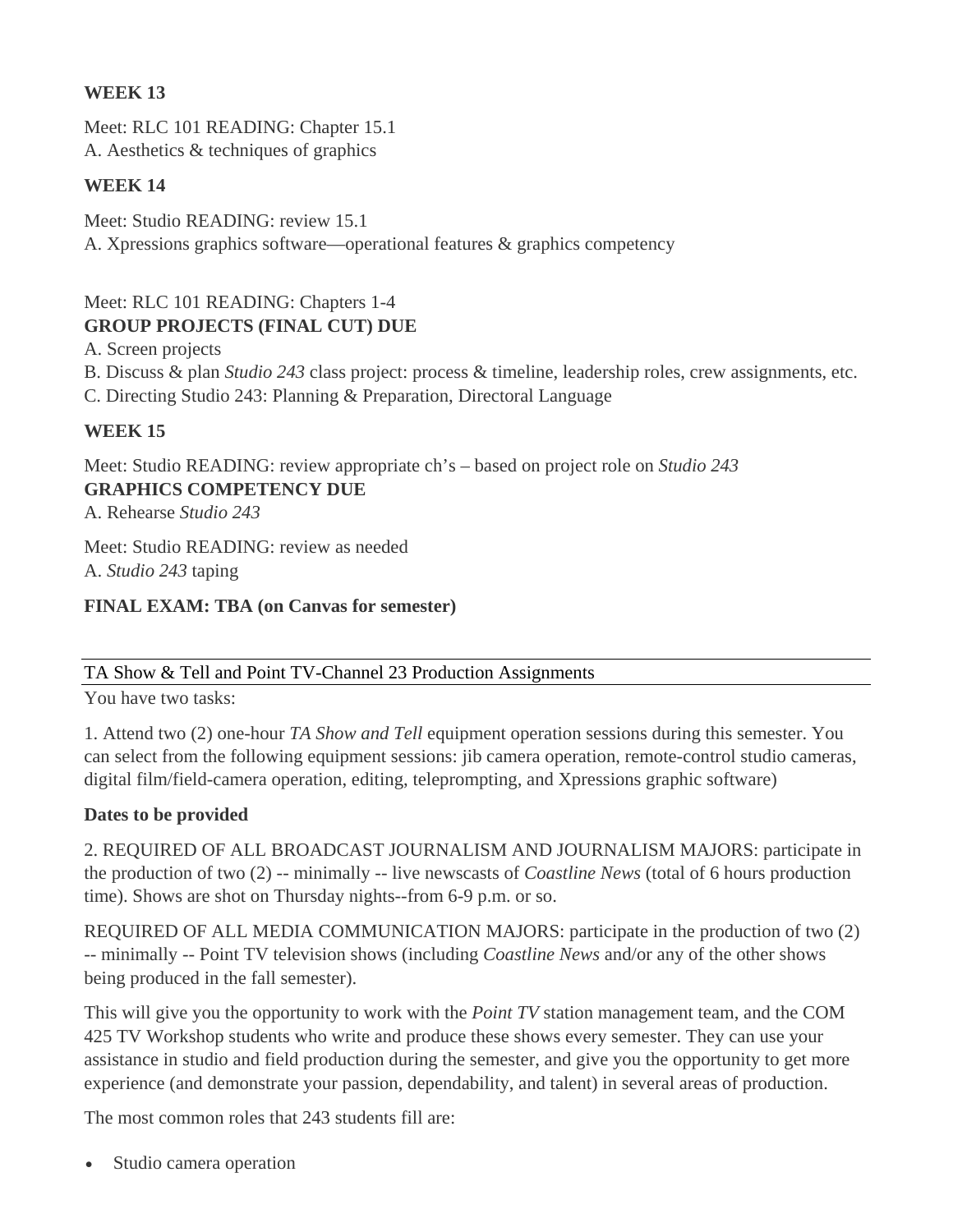Assist in sound, teleprompter, floor direction (or other production roles) in studio or field production

...or other tasks, depending upon the producer's needs, and your interests and skills.

Be sure to document these activities on the COM 243/425 time sheet. You will be required to submit your time sheet at the end of the semester. You must submit this to the instructor by/before the final exam in order to get credit for this assignment. Figure hour totals to the nearest quarter hour. This is an outstanding way to network, show your talent to more advanced peers, and be considered for future *Point TV...* leadership or TA positions!

### 100 POINTS

#### **Attachments**

COM243 425 FA14 Timesheets.xlsx- $\mathbb{Q}$ -new timesheets to be provided soon.

#### **Group Project Assignments**

#### Option 1: for Broadcast Journalism majors (and others interested in shooting

**news/documentary):** using VO narration and b-roll, produce a short, compelling, news-worthy "package" (complete news story without anchor, includes beginning, middle and end) about something on the PLNU campus. Program length:  $1:45-2:00$ . This is an individual or two  $(2)$  person team project-teams to (ideally) be self-selected, or will be assigned by the instructor for those who are not on a team.

Possible topics/issues:

- 1. A campus event (social, sports, guest speaker, etc.)
- 2. A campus organization or club
- 3. A unique person (faculty, student or staff)
- 4. Issue or topic of importance to PLNU students (see issues of past Point Weekly's for ideas)
- 5. Another idea? (must be approved by instructor)

**Option 2: for Media Comm majors (and others interested in film):** show a complete story using images and limited sounds-you may use music, NAT SOUND, or sound FX-but NO

VOICES/DIALOGUE/NARRATION, ETC. Program length: 2-5 minutes (MAXIMUM). This is a three (3) person (or less) team project. Teams to (ideally) be self-selected, or will be assigned by the instructor for those who are not on a team. Possible themes/ideas:

- 1. A Date Gone Bad (or one that went well)
- 2. Love at First Sight
- 3. A Comic or Embarrassing Moment
- 4. Caught in the Act (please, no sexual content!)
- 5. A Problem Resolved
- 6. Made to \_\_\_\_\_\_\_\_\_\_ (you fill in the blank with something you or someone else was created/made to  $d<sub>O</sub>$
- 7. Another idea (to be approved by instructor)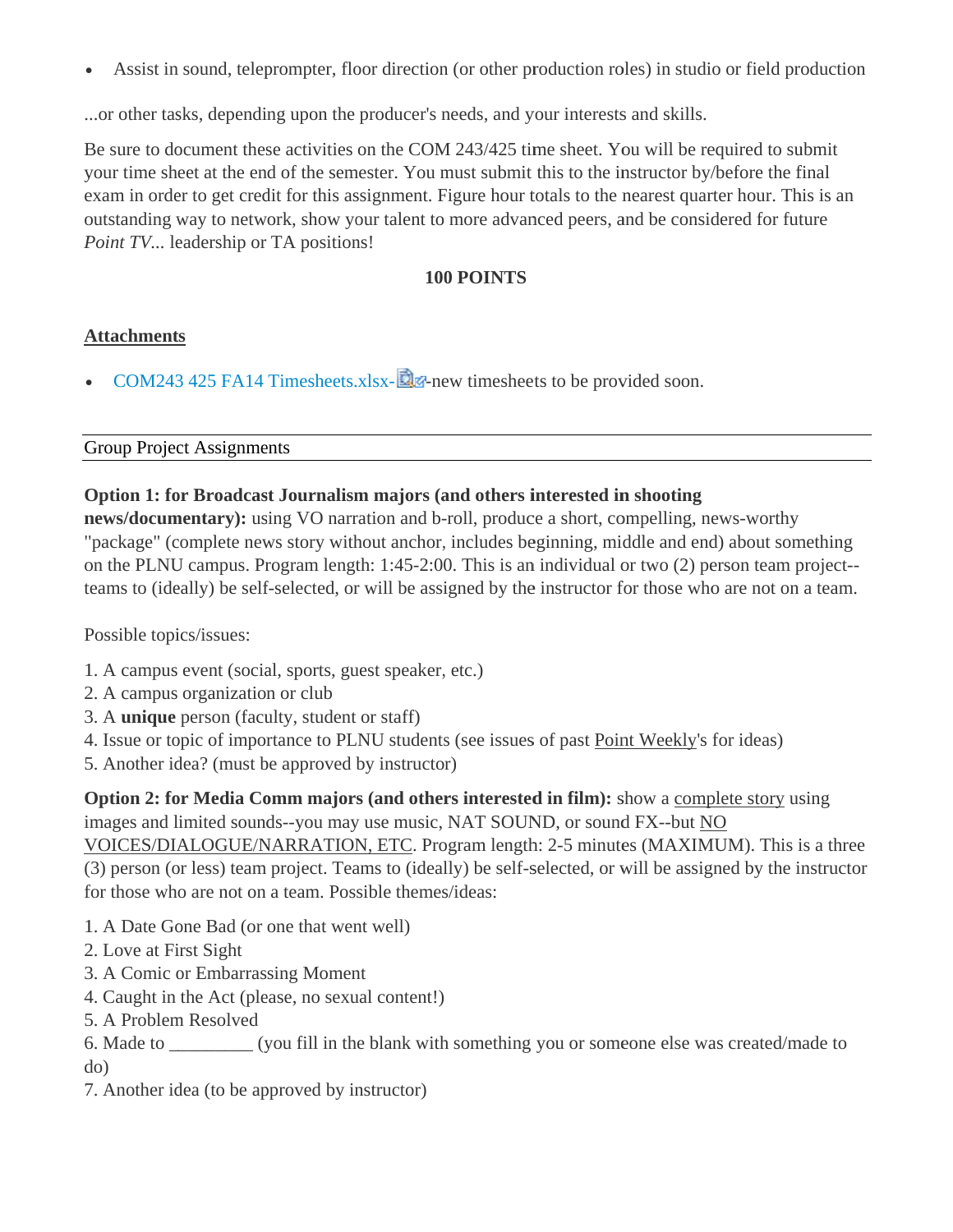Each team will determine each group member's responsibility(ies) and be evaluated on their role in the project. Prospective tasks/roles for each team are listed below (also, see the text or CD-ROM to review tasks for each of these roles):

- 1. Writer-Producer
- 2. Director
- 3. Camera Operator/Director of Photography (DP)
- 5. Sound
- 6. Production Director/Art Director (includes: lighting, setting, graphics, make up, costuming, etc.)
- 7. Editing
- 8. Talent--you may use students in this course, or acquire talent elsewhere

SPECIAL NOTE: Every project must include the following (in the order shown below) on the final edited version of the project tape that is submitted:

\* A slate for the program that includes a graphic showing the program title, writer, producer, director, and exact program length from fade up to fade out

\* A program countdown

\* Graphic program title at beginning of program--if drama or comedy. News stories need only slate at beginning of tape.

\* Credits at end designating all team member names and roles in the project, along with a statement that this is a COM 243 Introduction to TV and Film Production, Fall, 2014 course group project, COPYRIGHT PLNU Department of Communication and Theatre, 2014, ALL RIGHTS RESERVED

# TAPES SUBMITTED WITHOUT THESE ITEMS WILL INCUR POINT REDUCTIONS

Project Items & Due Dates:

Team Proposal--DUE: Date posted on Canvas--IN CLASS, and includes the following:

1. Cover page with name of team members, team member roles in project, and the title of the project;

2. A treatment or script for the project. The more info you provide (i.e. script is best), the better chance that you have of getting good feedback and guidance from instructor, and the better chance that you have of earning an outstanding grade on this assignment and your final project. Assuming mostly outstanding production technique is acheived, the most common problem that keeps students from getting an "A" on this project is a weak script/story on the final edited project--due to vague/incomplete storyline in the script and/or problems with story clarity in the directing or editing. So, a detailed script is a very helpful start.

Link to documentary treatment: Documentary Treatment Example-The Step Ladder.docx

Link to 2-column script format (for news package or documentary): Documentary Script Sample --The Step Ladder.docx

Here's a screenplay/teleplay script example (for short film): Life of Pi.pdf

Link to storyboards (to assist writer, director, etc.)--but not required: http://www.storyboardsinc.com/ (Links to an external site.), and http://www.schoolhousevideo.org/Pages/Storyboard.pdf (Links to an external site.), and http://www.storyboards-east.com/storybrd.htm

FIRST CUT--Completed Project--DUE: On Canvas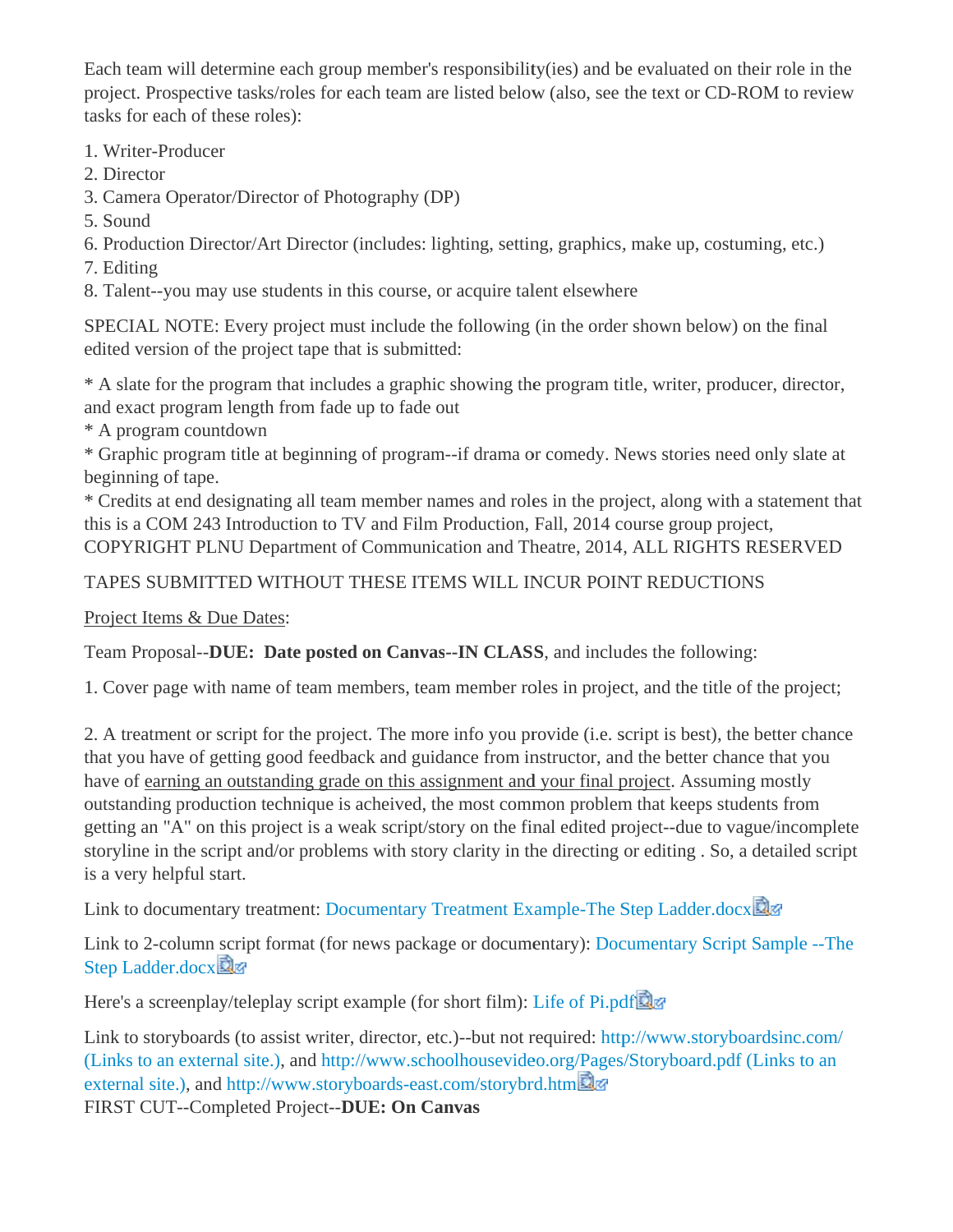Please submit projects on DVD. Also, **DVD's must be labelled--with program title & writer/producer name on it**. Unlabelled DVD's land/or those without cases will not be accepted. We will screen the projects in class on the due date--then begin planning, discussion, and asking for/assigning roles for the production of *Studio 243*--our class project to be shot in the studio the following week. You will be given a copy of *Studio 243* on DVD during finals week.

FINAL CUT--Completed Project--**DUE: Date posted on Canvas,** IN CLASS (same reqs as above)

### Extra Credit!

Screen and analyze production and writing techniques of news stories, short documentaries, and/or short films -- see links below.

Submit a 2-page, typed, double-spaced report, and get up to 5 points of extra credit for each report!

## **Links to samples of shows below and other helpful sites:**

## **For short films:**

Broadcast Education Association award-winning university student films--just click on URL, then scroll down to "Narrative" and click on the film title. http://www.beaweb.org/2013/festival-sv.html (Links to an external site.)

Short student films with no diction/words/dialogue/monologue/ narration—only scenic descriptions: (past COM 243 and some advanced projects):

*Promenade*: http://vimeo.com/channels/pointtv/52581493#/channels/pointtv/31625204 (Links to an external site.)

*The Cycle:* to be provided

*The Best Day of Your Life*: http://vimeo.com/channels/pointtv/page:12#/channels/pointtv/52580992 (Links to an external site.)

*The Lot* : http://vimeo.com/channels/pointtv/52580992#/channels/pointtv/52581493 (Links to an external site.)

#### **For news stories, documentaries, etc.:**

National Press Photographers Association (NPPA) Award-Winning News & Doc stories: https://nppa.org/spotlight/5022

Great Short Docs by Eliot Rausch: (Links to an external site.)http://www.eliotrausch.com (Links to an external site.)

(Links to an external site.)News stories in Coastline News #4 at bottom of page: http://vimeo.com/channels/pointtv/page:1 (Links to an external site.)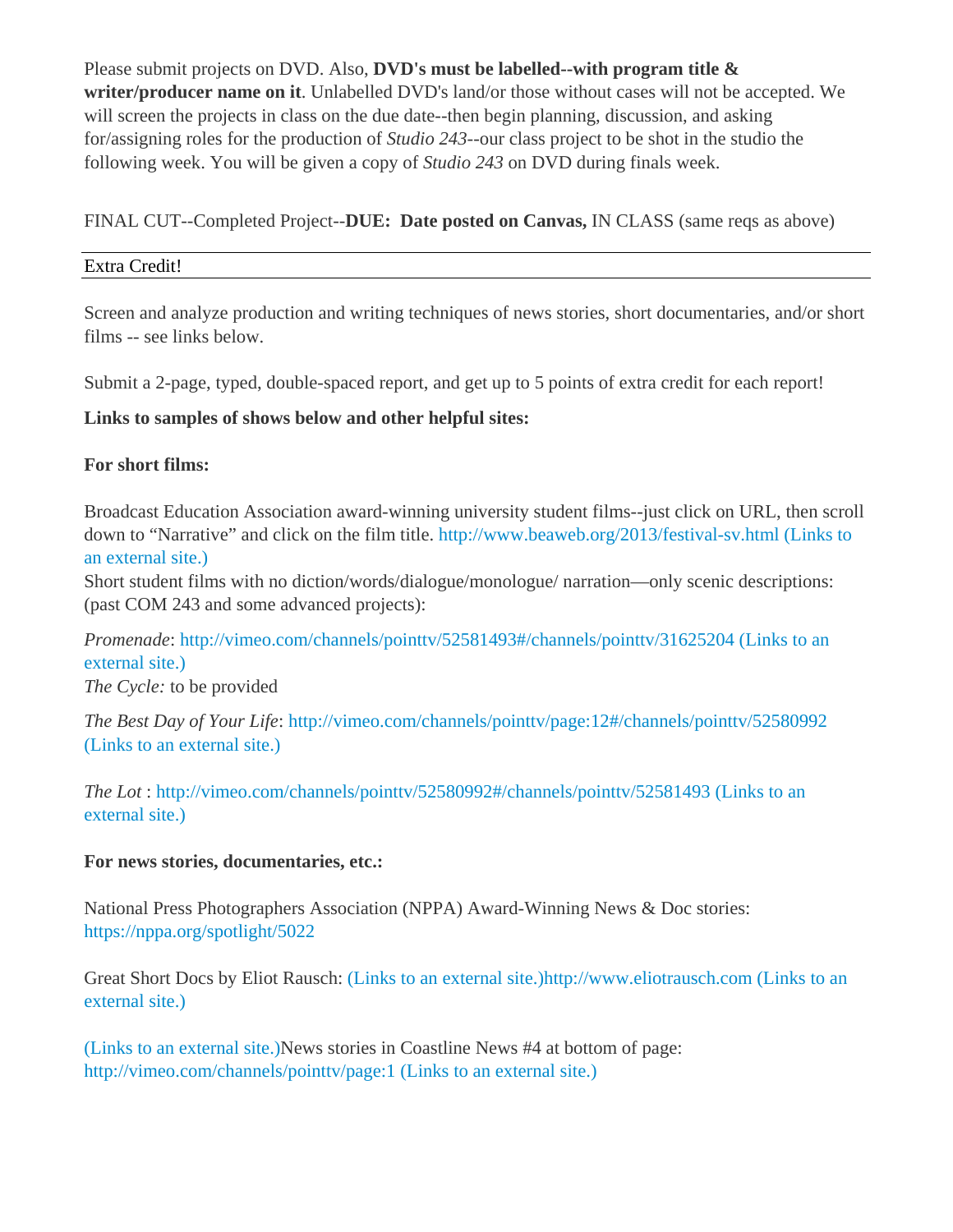# PRODUCTION / EQUIPMENT COMPETENCIES

You must complete the thirteen (123 assigned (AND REQUIRED) production/equipment competencies to pass this course. You must complete them during class time, or during out-of-class time with the course TA's or media operations manager. Also, they must be completed by the deadlines provided--AS NOTED ON THE COURSE SCHEDULE. AND you are responsible for placing your completed and initialed competencies in your competency folder. Your folder is located in the COM 243 cabinet drawer in the studio office area

Links to the competencies are provided below. Some competencies will be started and/or started and **completed in lab sessions.** Please print them out and bring them with you to the studio on the day(s) that we are working on these--based on the course schedule. These include:

engineering studio cameras studio sound -- for portion of "studio and field sound" sheet teleprompter switcher and server performance make up

For all of the other competencies, bring the competency forms to class sessions on the days that the competencies are being screened in class. These include:

field camera field lighting field sound (for portion of "studio and field sound" sheet graphic

\*NOTE: the directing competency is a pencil and paper exercise and is done as homework, and the edit competency is recorded on a DVD and placed into your competency file in the studio office area--due date is listed on the course schedule.

#### **Competency Forms**

- 1. Field Camera Competency.docx
- 2. Studio & Field Sound Competencies.doc
- 3. Field LightComp.docx

4. Directing the Short Film competency (handout); Directing Competency--News Doc.docx

5. Editing--Final Cut Pro (form & DVD provided by Rick) editing software --REQUIRES ATTENDING TWO 3-HOUR EVENING EDIT SESSIONS. All must attend, even if you already know FCP editing--as all must also be acquainted with our file management and other systems. See the Course Schedule and put these dates and times on your calendar.

6. EngineeringComp.doc

- 7. StudioCamCompetency.doc
- 8. Studio Lighting Competency.docx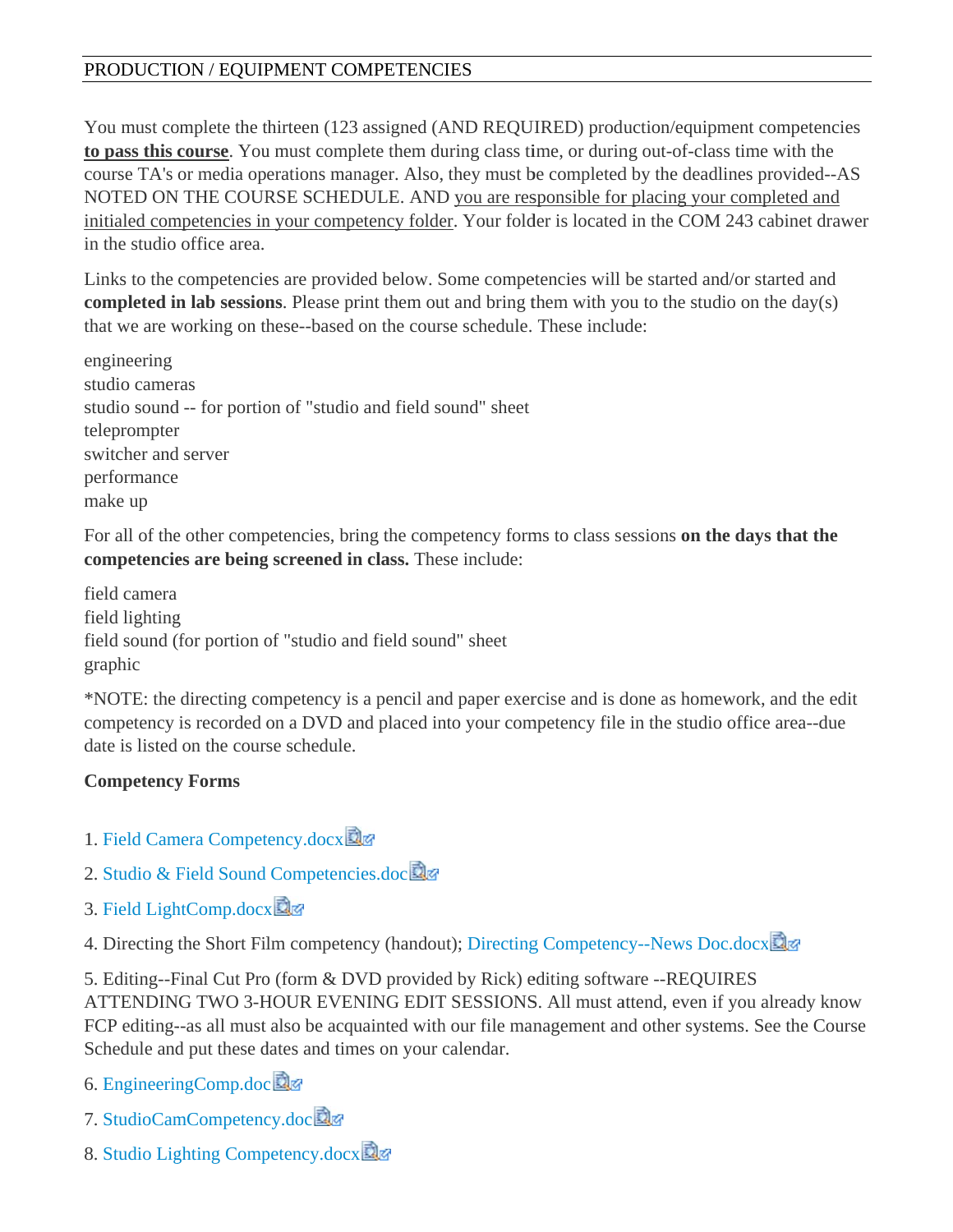- 9. GraphicCompetency.docx
- 10. Teleprompter Competency.doc
- 11. Switcher & Server Competency.doc
- 12. Make Up Competency.docx
- 13. PerformanceComp.doc **Q**<sub>3</sub>, also, print out and bring to class: Performance workshop.doc

## **EXTREMELY IMPORTANT NOTE:**

YOU ARE RESPONSIBLE TO PLACE YOUR COMPETENCIES IN YOUR COMPETENCY FOLDER IN THE CABINET IN THE STUDIO OFFICE--as you complete them. At the end of the semester, your folder will be checked to document that all competencies are completed--with student name, date, and either instructor (Hueth or Moncauskas) or TA initials included on each competency form. If any competencies are not completely filled out or are missing from your folder, A COURSE **GRADE OF "F" WILL BE ENTERED FOR THIS COURSE.** 

#### **POLICIES**

## **ATTENDANCE AND PARTICIPATION POLICY**

From the Provost: Regular and punctual attendance at all classes in which a student is registered is considered essential to optimum academic achievement. Therefore, regular attendance and participation in each course are minimal requirements to be met. There are no allowed or excused absences except when absences are necessitated by certain university-sponsored activities and are approved in writing by the Provost.

Whenever the number of accumulated absences in a class, for any cause, exceeds ten percent of classes (this is equivalent to 3 class session absences in this course), the faculty member has the option of filing a written report to the Vice Provost for Academic Administration which may result in de-enrollment, pending any resolution of the excessive absences between the faculty member and the student. If more than 20 percent (6 absences in this course) is reported as missed, the faculty member may initiate the student's de-enrollment from the course without advance notice to the student. If the date of deenrollment is past the last date to withdraw from a class, the student will be assigned a grade of "F" or "NC." There are no refunds for courses where a de-enrollment was processed. It is extremely important that you attend all course sessions, along with all of your scheduled project production sessions. I say this for several reasons:

1. Television production is a team effort and works best when the entire team is present. Always

remember: others are depending on you to not only be present, but to perform well.

2. This is a very competitive business where the person with "the edge" will gain employment before others. The "edge" is often gained by prompt, consistent attendance in college classes.

3. There is much to learn, therefore, time is extremely precious.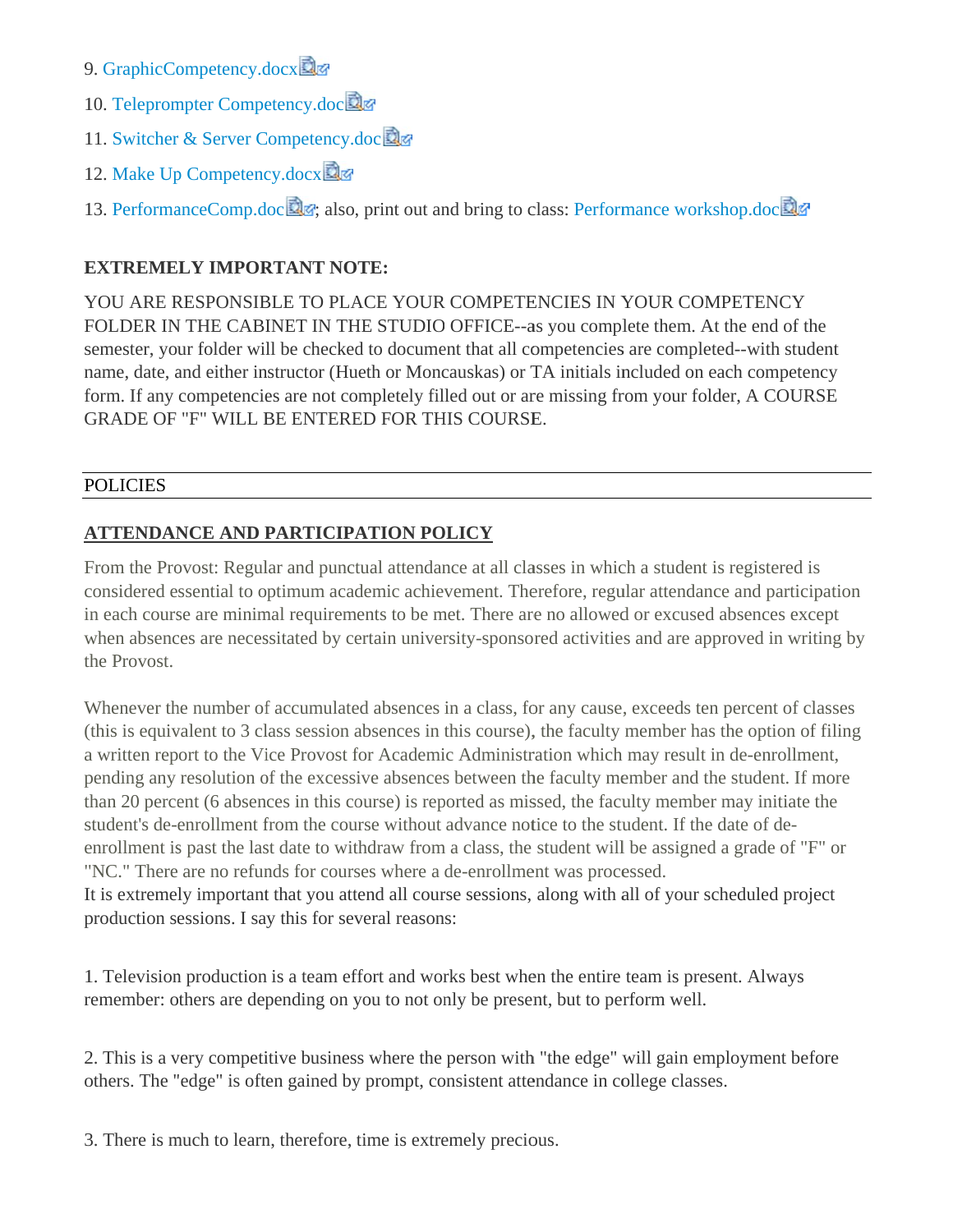4. There is very little repetition of areas in this course. Therefore, if you miss class session(s) on, say, camera or lighting (etc.), your understanding of technique and operation will be affected and, thus, it's quite likely that this lack of knowledge will be reflected in your work (especially your group project), and your grade will suffer.

5. Your attendance and participation grade will suffer.

Allowances are made for sickness, family emergencies (i.e. death), and legitimate co-extracurricular activities and events. If you must be absent from class, a note and/or call or visit to the instructor (or fellow student-producer if a group project shoot)--well in advance--is advised.

# **EQUIPMENT AND FACILITIES**

Camcorders, microphones, lighting kits, and other equipment are available for check-out at the PLNU studio. Check-out and return times and policies are posted on the PLNU TV & Film bulletin board by the studio door. Unfortunately, we do not have enough equipment for everyone to use simultaneously. Students who do not abide by the policies will be penalized. Penalties include substantial late fee charges, and for those that abuse policies repeatedly: loss of equipment use privileges for the semester. Also, the person that checks out the equipment is reponsible for the care of equipment. If equipment is lost or damaged, students are responsible for costs to replace or repair the equipment. See additional details posted on the equipment check-out policy sheet on the bulletin board by the TV studio door.

Our equipment and facilities are not only academic labs, but are also professional production facilities for on and off-campus constituents. The success and improvement of the academic program in media studies at PLNU is dependent upon the condition, quality, and success of this facility.

Eating and drinking is especially forbidden in the control room, the edit bays, and the studio. You will be required to clean-up, strike, and return all equipment and other items to their proper places after labs and project sessions. Also, please take everything out of the facility that you bring into the facility. If I, other faculty, or department TA's consistently find papers, books, scripts or other items traceable to a student, that student's participation grade will be affected. The studio and edit bays are work areas that need to be kept as neat and clean as possible.

A Final Note: please treat equipment as if it were your own, you depended upon it for your own livelihood, and you did not have any money to fix or replace it.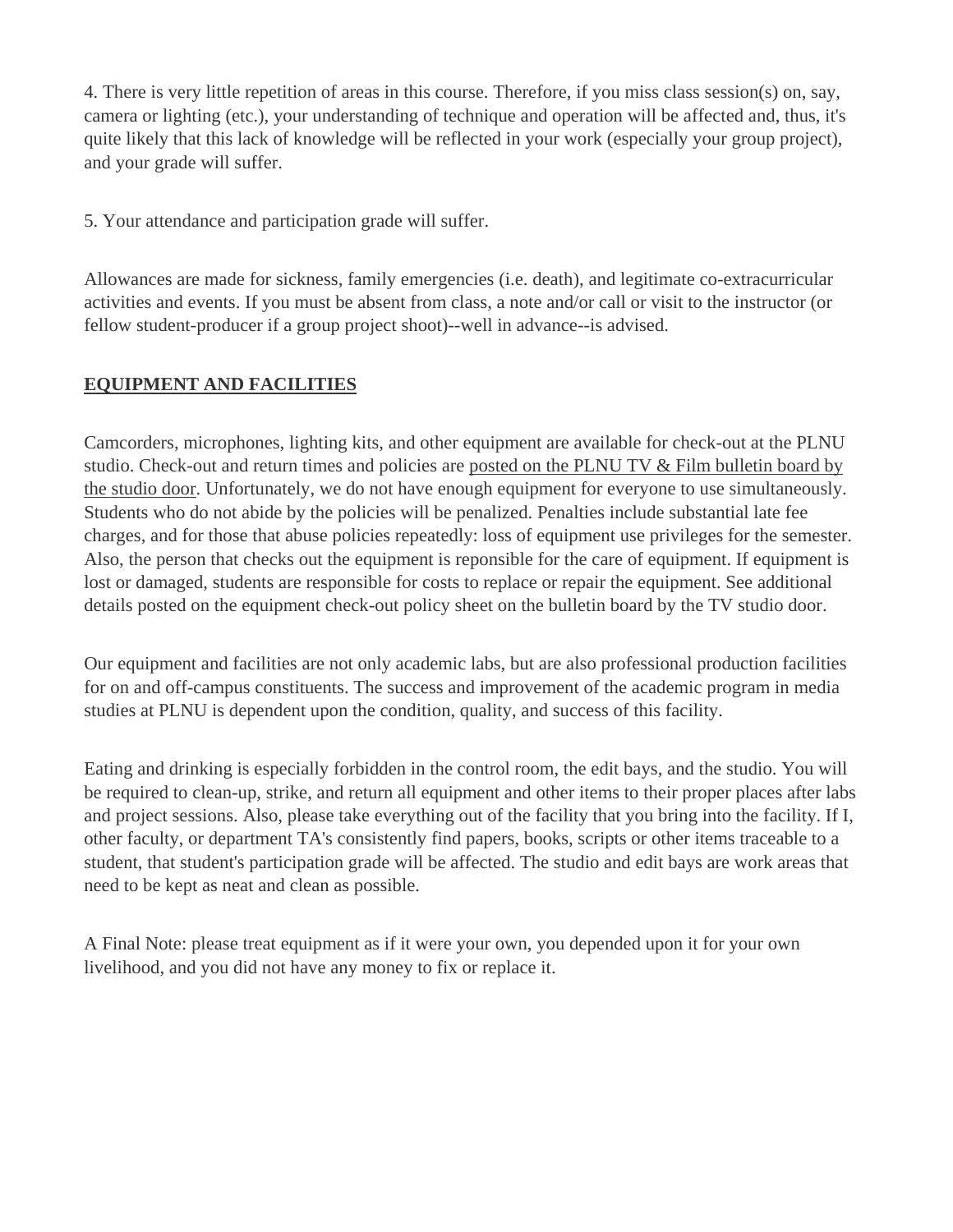#### TEST INFORMATION

#### **Mid-Term Exam:**

Will consist of 85 objective (mulitiple choice) questions, and one essay question on the effect to cause "Production Model" described and illustrated in your textbook. The essay will be a case study in which you display your understanding of the steps and process of producing a film or TV program. This is a take-home essay, so bring it typed, double-spaced to class on the day of the final exam. The objective portion of the test will be based on the content in all chapters of the textbook, the VideoLab CD-ROM, and supplementary lecture and lab material covered up to the point of the test.

BRING A #2 PENCIL WITH YOU FOR THIS TEST!

Study Guide: click **Mid-Term Exam Study Guide** to access study guide for the objective (multiple choice) questions included in the test

#### MT Exam Essay Question.docx

#### Test Date: **Date On Canvas (for the semester)**

#### **Final Exam:**

Will consist of 80 objective mulitiple choice questions, and one essay question--of your choice. One will be designed for journalism/broadcast journalism majors and will involve a shot plan for a documentary. The essay designed for media com majors will be a shot and staging plan for a dramatic scene. The essay will provide an opportunity for you to display your understanding and skill in visualizing compelling imagery for a documentary or TV/film scene. The objective portion of the test will be comprehensive--based on the content included in all chapters, class lectures, and equipment labs and exercises.

Study Guide: click **243 Final Exam Study Guide.docx**; for essay, click on **243 Final Exam Essay Question.doc**

BRING A #2 PENCIL WITH YOU FOR THIS TEST!

Test Date: **TBD (semester)**

#### **Attachments**

MT Exam Study Guide.doc

#### EVALUATION

Your grades for projects will be based upon the criteria and conventions of production identified in the VideoLab DVD-ROM, in class lectures and lab sessions, and in our in-class viewing and critique sessions. You will also be evaluated on your ability to work with others on the group and class projects- this includes your interpersonal skills, flexibility, dependability, teamwork skills, etc.

What you will not be evaluated on:

1. The amount of TIME it took to accomplish the established requirements-assignments in this course;

- 2. The amount of EFFORT you expended to accomplish the assignments in this course; or
- 3. Your perceptions of the relative artistic and/or technical merits OR your roommate's, friend's,

mother's--or any other family members' opinions of the quality of your work.